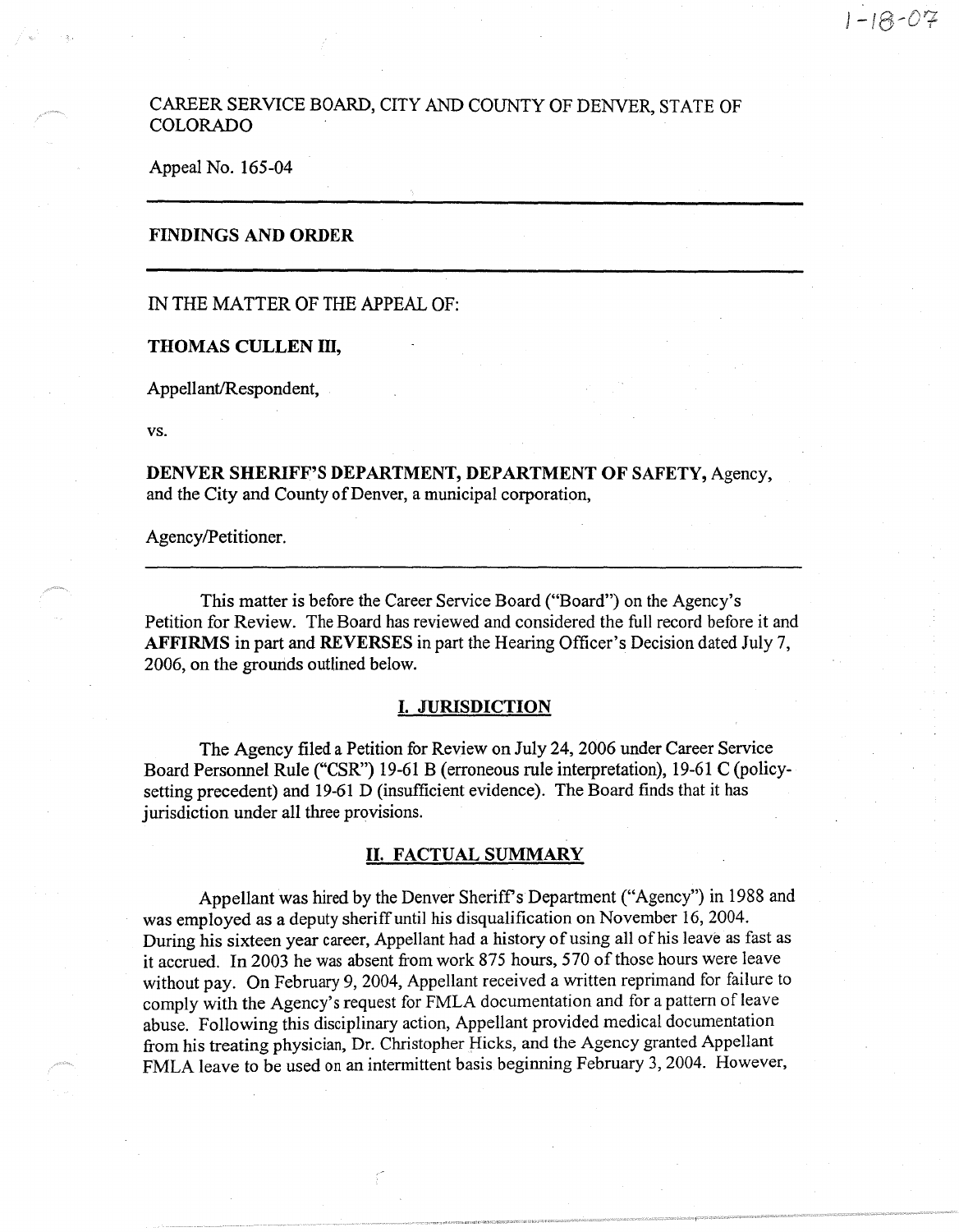by July 19, 2004, Appellant had exhausted 12 weeks ofFMLA leave and did not return to work as ordered.

On August 26, 2004, an interactive process meeting was held with the City's ADA Coordinator, Rita Murphey. Dr. Hicks provided Ms. Murphey with a diagnosis of recovering alcoholism, indicating that Appellant was maintaining sobriety. He advised that Appellant was able to perform his essential job functions without accommodation. Based on this information, Ms. Murphey determined that Appellant was not disabled within the meaning of the ADA and closed the interactive process by letter dated August 31, 2004. Appellant then called in sick September 1, 14, 15, 16, 17, and 21, 2004.

On September 16, 2004 Appellant had telephone conversations with a family member and two friends who worked in the Denver Police Department. He told them he needed money because he was on suspension as a result of shooting someone in a domestic violence incident. Appellant's statements regarding the shooting incident and suspension were not true. On September 22, 2004, the Agency placed Appellant on investigatory leave and referred him to Nicoletti-Flater Associates for a fitness for duty evaluation. Dr. Debra Tasci, Psy.D. Clinical Psychologist, conducted the evaluation on September 27, 2004. Appellant admitted to Dr. Tasci that he had been drinking alcohol as recently as August 2004. He also stated that he had been taking Lorazepam for anxiety and believed this medication was responsible for his memory lapse regarding the telephone calls of September 16, 2004. In her report, Dr. Tasci opined that Appellant met the criteria for a diagnosis of alcohol dependence. Her evaluation, however, focused on Appellant's psychological suitability to maintain full duty. Based on psychological test results, personal and employment history, collateral information and the clinical interview, Dr. Tasci found Appellant to be unfit for duty.

Dr. Tasci's report was reviewed by Rita Murphey, who determined that it was not appropriate to re-enter the interactive process. The Agency then concluded that it had no choice but to disqualify Appellant. Appellant was notified of his disqualification on November 16, 2004.

## III. **FINDINGS**

The City's disqualification rule, CSR 14-21, provides as follows:

An employee shall be separated without fault, hereinafter called a disqualification, if a legal, physical, mental or emotional impairment or incapacity, occurring or discovered after appointment, prevents satisfactory performance of the essential functions of the position.

Prior to disqualification because of physical or mental impairment or incapacity, if it is determined pursuant to the rule on reasonable accommodations for individuals with disabilities that an employee is disabled within the meaning of the Americans with Disabilities Act of 1990 (ADA), the agency or department must have attempted

2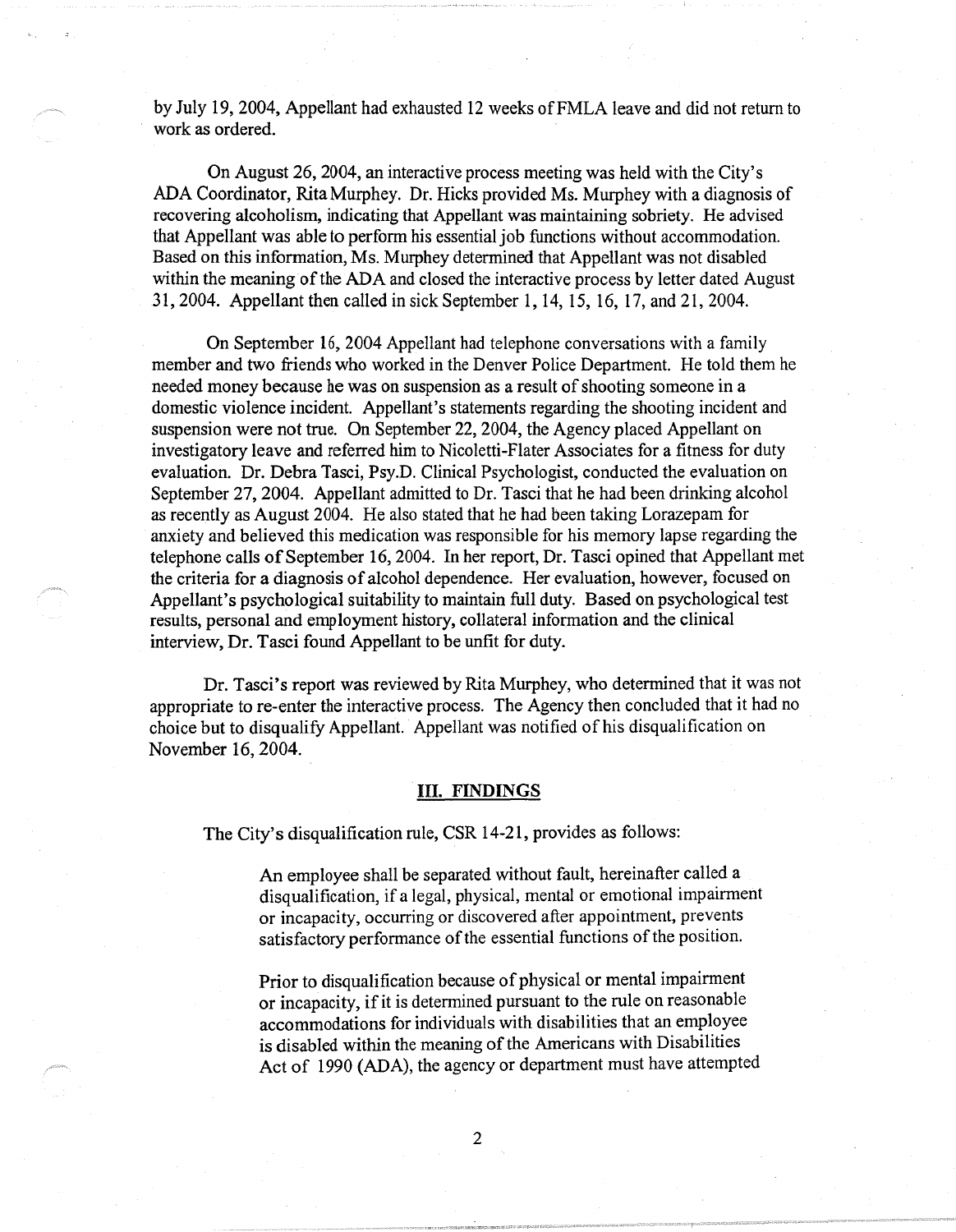to make a reasonable accommodation pursuant to that rule. If a reasonable accommodation cannot be provided or the employee rejects a reasonable accommodation, disqualification may be initiated.

If it is determined that an employee is not disabled within the meaning of the ADA, the agency or department need not attempt to make a reasonable accommodation and disqualification may be initiated.

This rule requires three elements of proof: 1) the employee has a legal, physical or mental impairment; 2) the impairment occurred or was discovered after appointment, and 3) the impairment prevents the satisfactory performance of the essential functions of the position. Further, because city agencies must make determinations regarding disability and reasonable accommodations prior to initiating disqualification proceedings, CSR 14-21 is intended to facilitate and comply with the ADA.

The Hearing Officer, however, sought to define "impairment" in CSR 14-21 by using the definition of "impairment" found in the Social Security Act (SSA).<sup>1</sup> Although the SSA and ADA both deal with disabilities, they have different statutory schemes and serve different purposes. *Weigel v. Target Stores*, 122 F.3d 461, 465-468 (7<sup>th</sup> Cir. 1997) (SSA definition of "total disability'' is inherently different from ADA definition of a "qualified individual with a disability"); *Krouse v. Amer. Sterilizer Co.,* 126 F.3d 494, 503 (3rd Cir. 1997) (the ADA and SSA have different purposes and have no direct application to one another); *Iwata v. Intel Corp.,* 349 F. Supp. 2d. 135, 146 (D. Mass. 2004) (the SSA will only provide benefits to an individual with a disability so severe she is unable to work, while the ADA provides reasonable accommodations so an individual with a disability can work).

Thus, the two statutes do not employ the same criteria in assessing whether an individual is disabled. Adopting the SSA's definition of "impairment" in CSR 14-21 could potentially place city agencies at odds with the ADA's requirement of an individualized assessment of disability through an interactive process dialogue. Because CSR 14-21 is clearly intended to comply with the ADA, not the SSA, the Hearing Officer erred in relying on SSA regulations in interpreting the city's disqualification rule.

#### **A. Impairment.**

The Board finds that the definition of "impairment" found in CSR 14-21 is the same as the definition of "impairment" used in the ADA:

(h) Physical or mental impairment means:

( 1) Any physiological disorder, or condition, cosmetic disfigurement, or anatomical loss affecting one or more of the following body systems: neurological, musculoskeletal,

<sup>&</sup>lt;sup>1</sup> The Board notes, as did the Hearing Officer, that neither party provided the Hearing Officer with any legal analysis as to how an "impairment" under CSR 14-21 should be interpreted.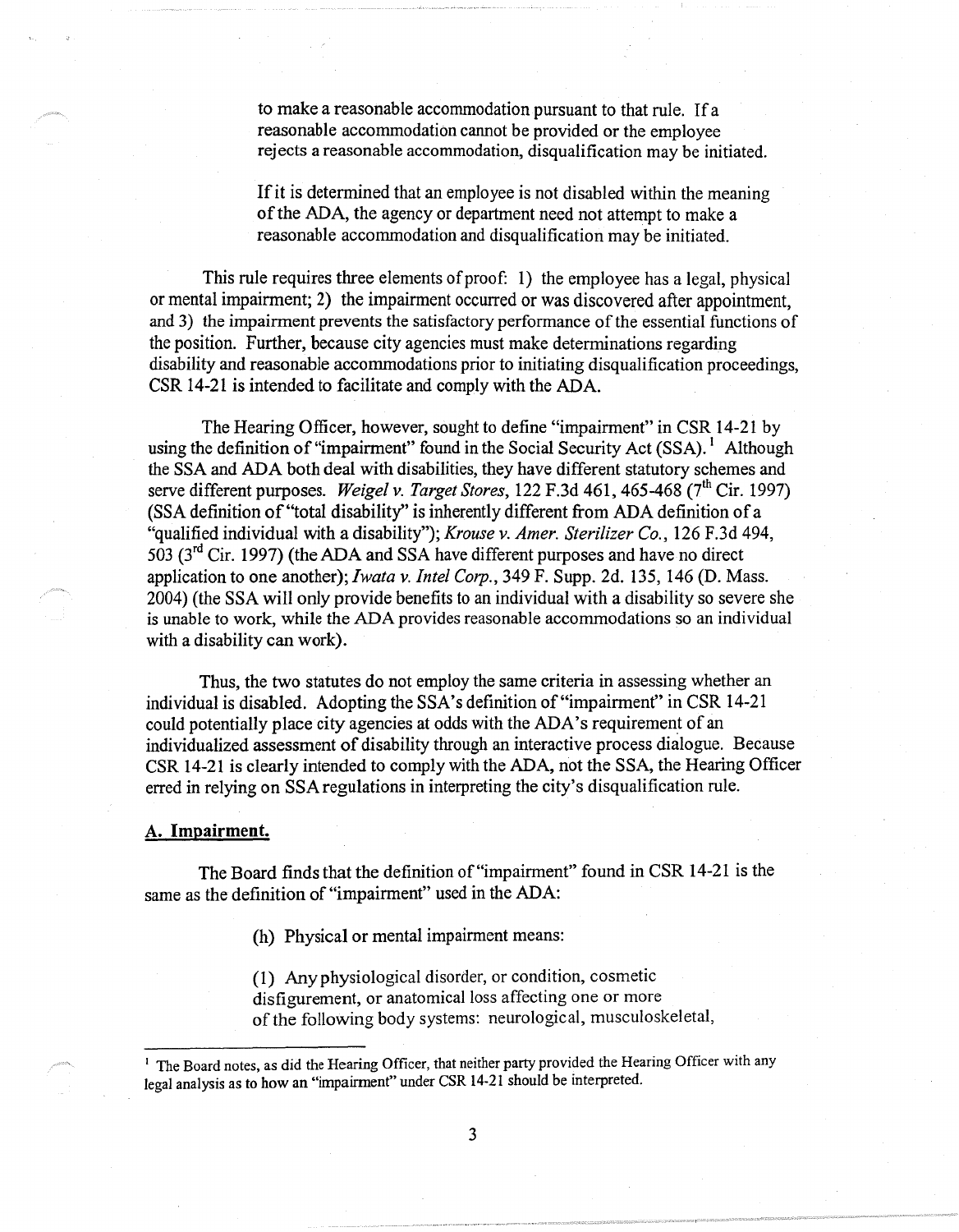special sense organs, respiratory (including speech organs), cardiovascular, reproductive, digestive, genito-urinary, hemic and lymphatic, skin, and endocrine; or

(2) Any mental or psychological disorder, such as mental retardation, organic brain syndrome, emotional or mental illness, and specific learning disabilities.

## 29 CFR 1630.2 (h) (1) (2).

Although the Hearing Officer discussed the ADA definition of "impairment" in his decision, he concluded that the Agency had failed to prove that alcoholism fits within this definition. While some medical conditions may require expert testimony linking the condition to the ADA definition, alcoholism is not one of them. The Agency was not required to prove that alcoholism is an impairment under the ADA because, as a matter of law, alcoholism is recognized as such. *Bragdon v. Abbott,* 524 U.S. 624, 632-33 (1998); *Moorer v. Baptist Memorial Health Care System, 398 F.3d 469, 479 n.4 (6<sup>th</sup> Cir. 2005); Bailey* v. *Georgia Pacific Corp.,* 306 F.3d 1162, 1167 (1st Cir. 2002); *Poindexter* v. *Atchison, 168 F.3d 1228, 1230-31 (10<sup>th</sup> Cir. 1999); Miners v. Cargill Communications, Inc.* 113 F.3d 820, 823 n.5 (8<sup>th</sup> Cir. 1997). (See also the legislative history to the ADA, H.R.Rep. No. 101-485 (II) at 51 (1990), noting that "physical or mental impairment" includes "drug addiction and alcoholism.")

Thus, the Hearing Officer's conclusion that the Agency needed expert testimony to prove that alcoholism is an impairment under the ADA was incorrect. By introducing into evidence Dr. Hicks' reasonable accommodation questionnaire with its diagnosis of recovering alcoholism and Dr. Tasci's evaluation with its determination of alcohol dependence, the Agency met the first element of proof in a disqualification proceeding.

## **B. Discovered after employment.**

The Hearing Officer's discussion of the second element is summed up in one sentence: "There was no evidence that established or even inferred whether the Agency was aware of an impairment at the time the Appellant began working at the Agency." The Board notes that CRS 14-21 does not place upon the Agency the burden of trying to prove a lack of knowledge about an impairment at the time of hiring, but rather, requires the Agency to prove that the impairment was discovered, or occurred, some time after hiring. Here, there is no direct evidence in the record as to when the Agency actually discovered that Appellant was an alcoholic and it is unclear whether the Hearing Officer's one sentence was intended to be a finding on the second element of proof. Nevertheless, the Board finds that it is unnecessary to remand for further clarification, based on its decision in Section C.

# **C. Whether the impairment prevented the satisfactorv performance of essential job functions.**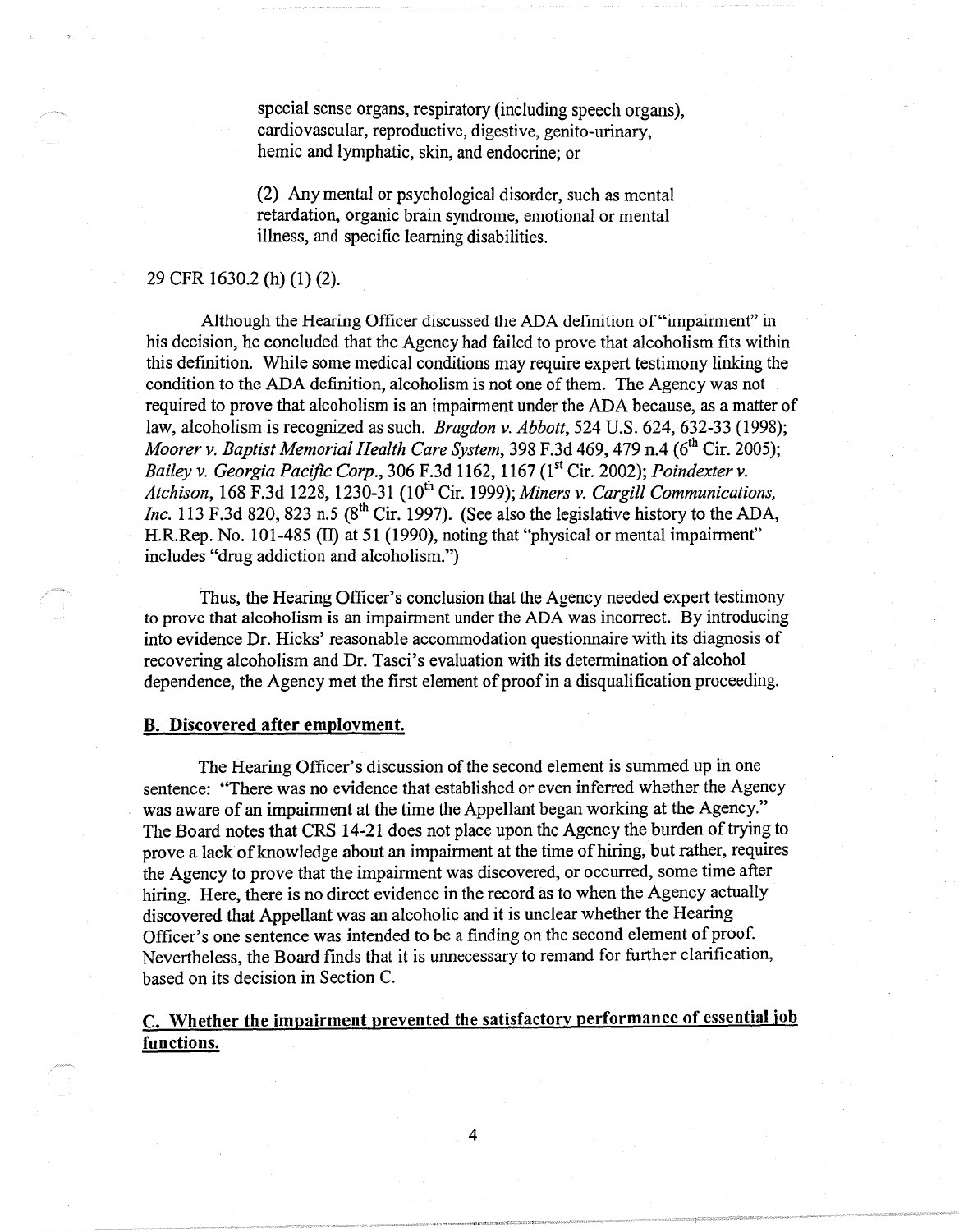The Agency takes the position that because Dr. Tasci determined Appellant was unfit for duty, it satisfied the third element of proof for disqualification. The Agency, however, misperceives what it needed to prove at the hearing. Under CRS 14-21, the Agency needed to prove that the alleged impairment, here alcoholism, "prevents satisfactory performance of the essential functions of the position," here by causing excessive absenteeism, that would be expected to continue into the future. The Hearing Officer's determination that the Agency failed to prove that Appellant's alcoholism caused him to be unfit for duty is supported by the evidence.<sup>2</sup>

The Board notes that Dr. Tasci did not testify at the career service hearing.<sup>3</sup> Because disqualifications must be analyzed on a case by case basis, the Board does not decide whether in other disqualification hearings expert testimony would be required, but simply observes that when expert testimony is not provided, the expert's report, or other evidence, must prove the necessary requirements of CSR 14-21. Here, Dr. Tasci's report fails to do so.

The Agency's problem stems from the fact that Dr. Tasci's evaluation focused on Appellant's psychological fitness for duty while the disqualification focused on Appellant's alcoholism and absenteeism. Simply put, the Agency failed to connect the necessary dots. Nowhere in her report does Dr. Tasci express an opinion that Appellant's psychological lack of fitness is the result of his alcoholism, as opposed to some other mental or physical illness or disorder. (See, Dr. Tasci's Report, Exhibit Notebook, pp. 219-227). The report does not provide any diagnosis for Appellant's psychological condition and Dr. Tasci's recommendations do not help clarify the issue: the recommendation of a neurological evaluation suggests Appellant's psychological condition may be related to some undiagnosed neurological disorder, while the recommendation of an alcohol treatment program suggests it may be related to alcoholism. Thus, the report, standing alone, does not link the finding of psychological unsuitability to the definition of"impairment" under CSR 14-21.

Further, Dr. Tasci's report does not contain an opinion that Appellant's psychological unsuitability or his alcoholism prevented him from satisfactorily performing the essential functions of his position. The Agency provided Dr. Tasci with a copy of Appellant's June 2004 performance evaluation which lists essential job functions, including the essential function of carrying a firearm. (Exhibit Notebook, pp. 220-221, listing collateral data; pp. 372-378, June 2004 PEPR). Given the concerns raised about Appellant's psychological well-being following his telephone calls on September 16, 2004, it is surprising that the disqualification hearing did not focus on Appellant's fitness to carry a firearm. Instead, the Agency focused exclusively on attendance at work as the job function at issue for disqualification. But Dr. Tasci's report contains no opinion that

<sup>&</sup>lt;sup>2</sup> The Board does not agree with the Hearing Officer that the Agency was required to apportion the number of Appellant's absences that were attributable to alcoholism or establish that the Appellant had been impaired for a full year. Under the CSA rule, the Agency was required to establish that Appellant had an impairment that would be expected to prevent performance of essential job functions in the future, and this it failed to do.

The record shows that Dr. Tasci was present at the hearing, but the Agency elected not to call her as a witness in the interests of saving time. Transcript, Vol. 1, pp. 121-123.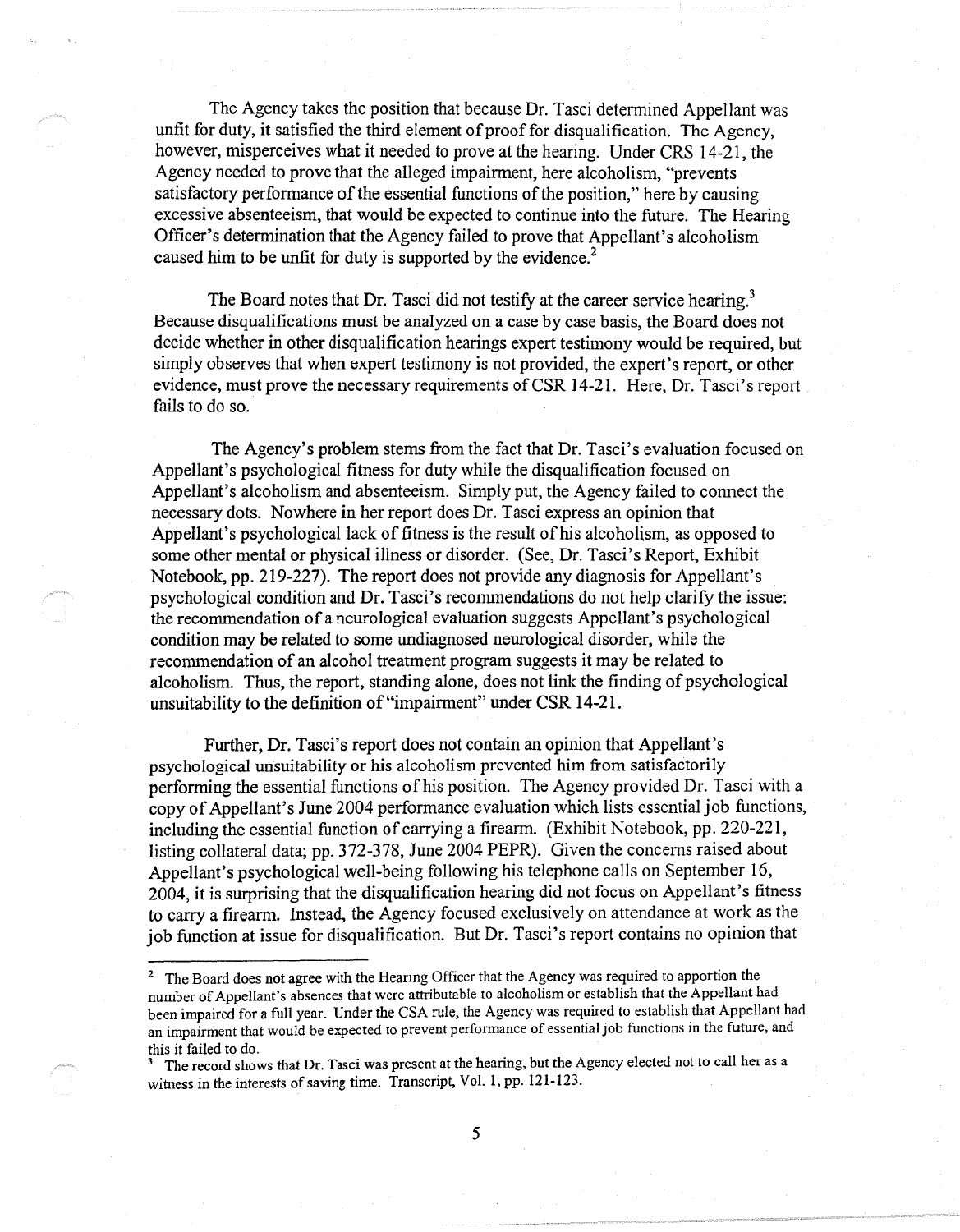Appellant's unspecified psychological condition or his alcoholism prevented him from coming to work. Moreover, Appellant's testimony at the hearing raised a myriad of alternate explanations for his absenteeism that the Agency did not rebut. Accordingly, the Hearing Officer correctly determined that the Agency failed to prove an impairment that prevented the satisfactory performance of essential job functions necessary for a disqualification under CSR 14-21.

The Agency's attempted disqualification in this case illustrates the difficulties employers face when confronted with alcoholism as a disability and alcohol-related conduct. An employer may hold an alcoholic employee to the same standards of job performance and behavior that it holds other employees, even if the unsatisfactory conduct is alcohol related. *Nielson v. Moroni Feed Co.*, 162 F.3d 604, 609 (10<sup>th</sup> Cir. 1998). On the other hand, an employee's status as an alcoholic may be protected under the ADA. *Williams v. Widnall*, 79 F.3d 1003, 1005-1006 (10<sup>th</sup> Cir. 1996) (Under the Rehabilitation Act, alcoholism is a disability entitling the employee to the reasonable accommodation of time off from work to participate in a treatment program.); *Renaud v. Wyoming Dept. of Family Services, 203 F.3d 723, 729-731(10<sup>th</sup> Cir. 2000)* (Under the ADA, alcoholism may be a disability entitling the employee to the reasonable accommodation of time off to participate in a treatment program).<sup>4</sup>

Here, because Appellant's misconduct was not protected by the ADA, the Agency could have addressed his long standing performance problem - absenteeism - through disciplinary action, even if the Agency suspected it was alcohol related. The Agency chose instead to address Appellant's status as potentially disabled under the ADA by engaging in an interactive process dialogue. Once it started down that path, the Agency needed to complete CSR 14-21 's requirements regarding reasonable accommodations before moving to a disqualification. Because Dr. Tasci's report contains new information about Appellant that was not explored in the first interactive process meeting, and because the cause of his new psychological unfitness is unclear, the ADA Coordinator should have reopened the interactive process to determine whether Appellant was now disabled within the meaning of the ADA (i.e., whether he now had an impairment that substantially limited any major life activity) and whether he was entitled to a reasonable accommodation (i.e., a leave of absence for a definite period of time to participate in a treatment program, as Appellant requested during his pre-disqualification meeting, and as Dr. Tasci recommended.) (Exhibit Notebook, pp. 156, 226-227).

Having chosen to pursue a disqualification, instead of discipline, it was incumbent upon the Agency to comply with the interactive process requirements of CSR 14-21 as well as to satisfy all three elements of proof for disqualification under the rule.

The dichotomy between disability and disability-related conduct exists only for drug and alcohol use, not for any other disability under the ADA. *Nielson,* 162 F.3d at 608-609.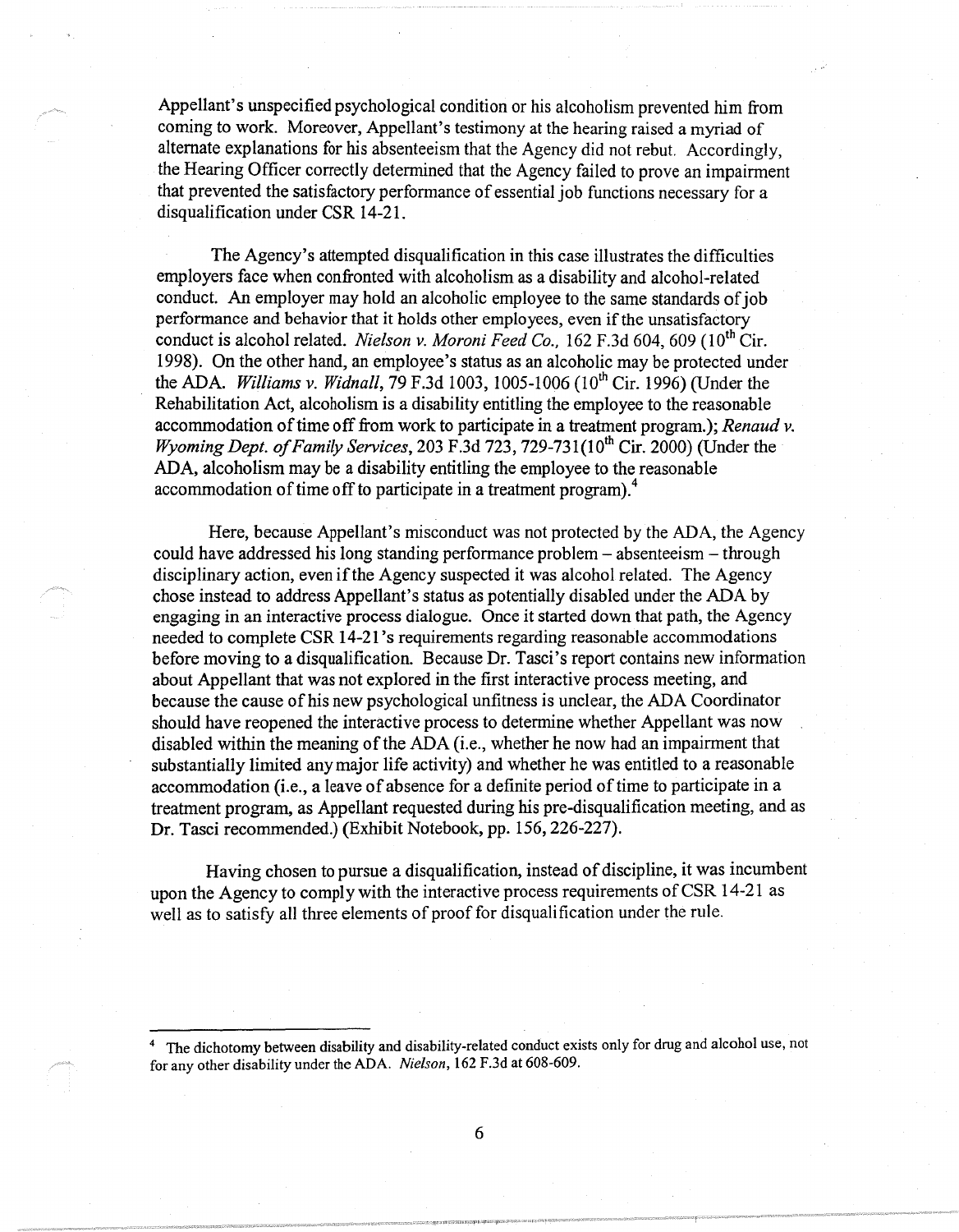## **ORDER**

**IT IS THERFORE ORDERED** that the Agency's Petition for Review is **DENIED,** the Hearing Officer's Findings are **REVERSED** in part and **AFFIRMED** in part, consistent with the Board's Findings, and the Hearing Officer's Decision of July 7, 2006, reversing Appellant's disqualification and reinstating Appellant to his former position is **AFFIRMED.** 

> j I

, SO ORDERED by the Board on January 4, 2007 and documented this *i* <sup>2007</sup>  $\frac{1}{2}$  <sup>1.</sup> day of  $\frac{1}{2}$  in the Let  $\frac{1}{2}$  1.

BY THE BOARD:

Co-Chair

Board Members Concurring:

Luis Toro Nita Henry Tom Bonner

## **CERTIFICATE OF MAILING**

I certify that I have mailed a true and correct copy of the foregoing **FINDINGS AND ORDER,** postage prepaid, this  $\mathscr{A}^{\text{H}}$  and  $\mathscr{A}^{\text{H}}$  and  $\mathscr{A}^{\text{H}}$  . 2007 addressed to:

David J. Bruno, Esq. Bruno, Bruno & Colin, P.C. One Civic Center Plaza 1560 Broadway, Suite 1099 Denver, CO 80202

And **VIA INTEROFFICE MAIL** this  $\frac{19^{+\ell}}{4}$  day of Trinicary 2007:

Joseph DiGregorio City Attorney's Office Litigation Section 201 West Colfax Avenue Dept. 1108 Denver, CO 80202

7